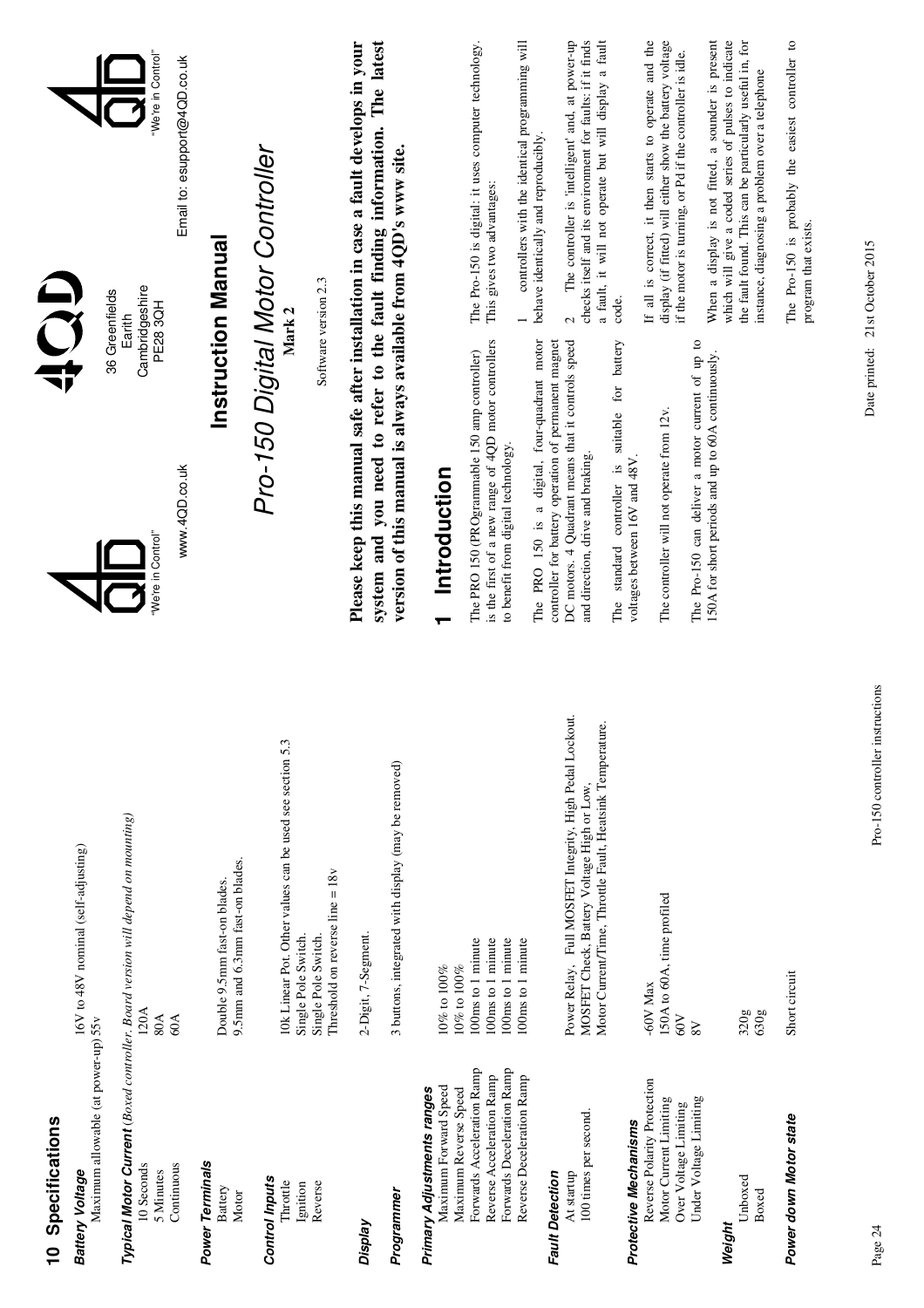### **2 Contents** Contents

| <b>Section</b>                    | Page |   |              | Altering the Performance           |    |
|-----------------------------------|------|---|--------------|------------------------------------|----|
| Introduction                      |      |   | $\mathbf{r}$ | General                            |    |
| <b>Contents</b>                   |      |   | 7.2          | Programmable parameters            |    |
| Safety                            |      |   | 7.3          | Programmer & display connection 14 |    |
| Dimensions and Mounting           |      |   |              | Altering a parameter               |    |
| 4.1 Internal features, dimensions |      |   |              | Programming mode                   |    |
| and mounting of board version     |      |   |              | Restore factory defaults           |    |
| 4.2 Mounting: display             |      |   |              | Software Issue Number              |    |
| Wiring                            |      |   |              | 7.5 Programmable parameters        |    |
| Simple wiring diagram             |      |   |              | Service and Fault finding          |    |
| Motor and battery connections     |      |   | $^{8.1}$     | Detected Faults                    |    |
| 5.3<br>Control wiring             |      |   | 8.2          | Fault Numbers and codes            |    |
| Input mode                        |      |   | 8.3          | Fault sound codes                  | Š  |
| <b>Throttle Pot</b>               |      |   | 8.4          | Other faults                       | 21 |
| Voltage following                 |      |   |              | 8.5 Fuses                          | 21 |
| Reverse switch                    |      |   | Service      |                                    |    |
| Auxiliary connector               |      |   |              | Returning a controller             |    |
| ς,<br>Parking Brake               |      |   |              | Serial number                      |    |
| <b>Operation</b>                  |      | ਰ |              | Specifications                     |    |
| <br> <br> -<br> -                 |      |   |              |                                    |    |
|                                   |      |   |              |                                    |    |

# More intormation and wiring **More information and wiring**

to be found in the Information - Wiring diagrams section of the www site. that is beyond the scope of these instructions is likely information on this and other controllers. Anything Our web site **www.4qd.co.uk** contains more to be found in the that is beyond the scope of these instructions is l information on this and other controllers. Anything Our web site *diagrams* section of the www site. *www.4qd.co.uk Information - Wiring* contains more This includes such details as: This includes such details as:

double heading radio control

double heading radio control

# **Dos and Don'ts Dos and Don'ts**

### *Do*

else to the system. Disconnect the battery before doing anything Solder to the terminals. Soldered joints are not else to the system. **Disconnect the battery** before doing anything

Discharge them by shorting M- to B- terminals main capacitors hold charge for a long time. Discharge the board before handling it. The Discharge them by shorting M- to B- terminals. main capacitors hold charge for a long time. **Discharge the board before handling it.**

**Use a Pozidriv (not Philips) screwdriver** Use a Pozidriv (not Philips) screwdriver for any

# See page 23 Contact 4QD before returning a controller. **Contact 4QD before returning a controller.**

Read this manual enough to familiarise yourself **Read this manual** enough to familiarise yourself

*Do Not*

terminals won't fit our test jigs so are unserviceable. reliable enough at high currents, and soldered terminals won't fit our test jigs so are unservicea reliable enough at high currents, and soldered **Solder to the terminals.** Soldered joints are not

Allow metal swarf or filings, water or dirt to contaminate the board. **contaminate the board. Allow metal swarf or filings, water or dirt to**

screws supplied screws supplied.

See page 23.

with its contents. You may need some of this later! with its contents. You may need some of this later!

> If a fuse track gets blown, a self-resetting fuse (FSR-If a fuse track gets blown, a self-resetting fuse (FSR-

090) may be fitted in the holes provided.<br>Alternatively a single copper strand from a 7/02 cable may be used, soldered between the holes<br>provided, although this is not guaranteed to restrict<br>provided, although this is not damage if the fault re-occurs. damage if the fault re-occurs.

Fuse tracks can be repaired by anyone capable of<br>soldering. Fuse tracks can be repaired by anyone capable of

returned with blown fuse tracks A handling charge will be made on controllers returned with blown fuse tracks. A handling charge will be made on controllers

information. blown by an earth loop, see our www site for more F1 is in the earth track to the pot and brake: it can be information. blown by an earth loop, see our www site for more F1 is in the earth track to the pot and brake: it c

(battery -ve). and can be blown by a wiring short to chassis F2 is in battery line to ignition, parking brake etc. (battery -ve). and can be blown by a wiring short to chassis F2 is in battery line to ignition, parking brake et



unrepairable. event of a fault. This may make the controller this could allow other tracks to get damaged in the *Do not use a strand thicker than 0.2mm diameter as unrepairable. event of a fault. This may make the controller this could allow other tracks to get damaged in the* Do not use a strand thicker than 0.2mm diameter as

they have been blown: test first with an ohmmeter! Do not repair these tracks unless you are certain *Do not repair these tracks unless you are certain they have been blown: test first with an ohmmeter!*

### **9 Service** Service

## Returning controllers *Returning controllers*

batteries, motors or wiring. sure the fault is in the controller and not in your procedure (Section 8). If this is finding a fault, make First, make sure you have used the fault finding batteries, motors or wiring. sure the fault is in the controller and not in your procedure (Section 8). If this is finding a fault, First, make sure you have used the fault finding

so you are advised to contact us (preferably by email) guarantee, a charge is made for testing and handling Since working controllers have nothing to fix under before returning! before returning! so you are advised to contact us (preferably by email) guarantee, a charge is made for testing and handlin Since working controllers have nothing to fix under

### Serial number *Serial number*

number on the case label Controllers are identified with a 5 digit serial number on the case label. Controllers are identified with a 5 digit serial

> controller please quote Should you need to contact the factory about your controller please quote Should you need to contact the factory about your

 Serial number Serial number

–

 Software issue number (see page 15). Software issue number (see page 15).

 Details of the faults the controller has reported. Details of the faults the controller has reported.

4 Details of any tests you have made to locate any fault. Details of any tests you have made to locate

4

 $\bm{\omega}$ 

 $\mathcal{C}$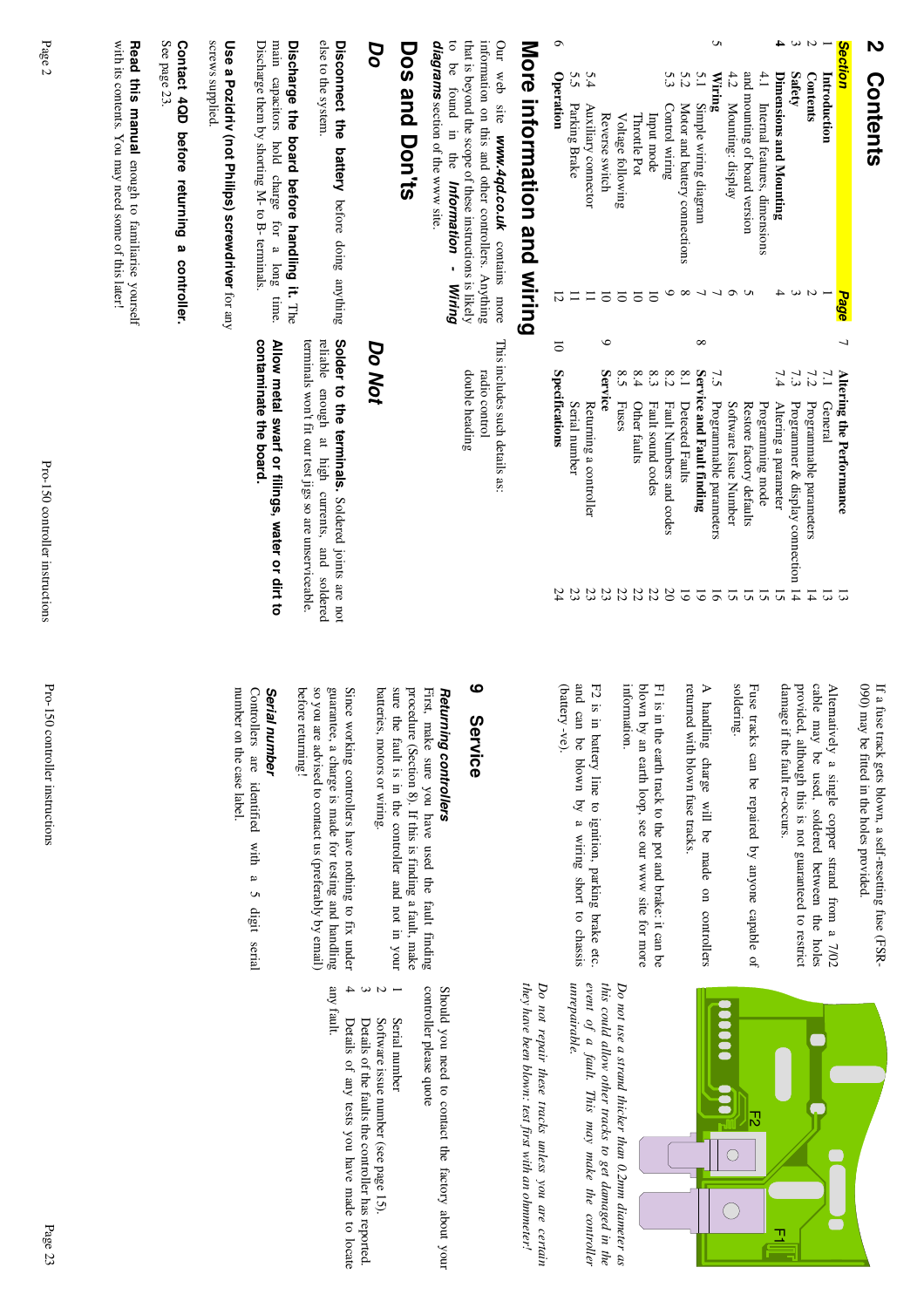| c<br>ı       |  |
|--------------|--|
|              |  |
| ť<br>ţ       |  |
|              |  |
|              |  |
|              |  |
|              |  |
| $\mathbf{r}$ |  |
|              |  |

|                                                                               | Continuous tone                                             | $\overline{\mathbf{a}}$                               | Reversing                                    |                                           | $\begin{array}{c} \bullet \\ \bullet \\ \bullet \end{array}$ |
|-------------------------------------------------------------------------------|-------------------------------------------------------------|-------------------------------------------------------|----------------------------------------------|-------------------------------------------|--------------------------------------------------------------|
| The Pro-150 is fitted with a sounder which $HL$ $HPLO(p, 12)$ Continuous tone | emits a pattern of sounds to indicate there is Pt Pot fault | a fault and where this may be. It is CL Current limit | particularly useful for remote diagnosis, by | telephone, to the vehicle's manufacturer. |                                                              |

|                                              |                                           |                          |   |                                           |                                                 |                                                        |   | S                                              | $\circledcirc$ | 8 | G  |
|----------------------------------------------|-------------------------------------------|--------------------------|---|-------------------------------------------|-------------------------------------------------|--------------------------------------------------------|---|------------------------------------------------|----------------|---|----|
|                                              |                                           | 혼                        | 8 |                                           |                                                 | $^{\circ}$                                             | g |                                                |                |   | Iq |
| The sound code is the number of the code, 02 | as a 4 bit binary sound with the least 03 |                          |   | The list (right) show the beep pattern 06 | corresponding with each possible fault code. 07 | "—" denotes a long tone and " $\bullet$ " a short one. |   | Note that not all possible fault codes have 10 |                |   |    |
|                                              |                                           |                          |   |                                           |                                                 |                                                        |   |                                                |                |   |    |
|                                              |                                           |                          |   |                                           |                                                 |                                                        |   |                                                |                |   |    |
|                                              |                                           |                          |   |                                           |                                                 |                                                        |   |                                                |                |   |    |
|                                              |                                           |                          |   |                                           |                                                 |                                                        |   |                                                |                |   |    |
|                                              |                                           |                          |   |                                           |                                                 |                                                        |   |                                                |                |   |    |
|                                              |                                           |                          |   |                                           |                                                 |                                                        |   |                                                |                |   |    |
|                                              |                                           | significant digit first. |   |                                           |                                                 |                                                        |   |                                                | been assigned! |   |    |
|                                              |                                           |                          |   |                                           |                                                 |                                                        |   |                                                |                |   |    |

## 8.4 Other faults **8.4 Other faults**

# Internal Controller Faults **Internal Controller Faults**

Internal controller faults are due to malfunctions within the controller itself, not the wiring and Internal controller faults are due to malfunctions within the controller itself, not the wiring and hardware it is connected to. hardware it is connected to.

If an internal fault is suspected, make absolutely sure If an internal fault is suspected, make absolutely sure that there is no other possible cause. that there is no other possible cause.

contaminated with swarf, thoroughly blow it out. It the problem is water, dry it out and, if necessary, clan Internal faults may result from contamination, by Internal faults may result from contamination, by water or swarf for example. If the controller is contaminated with swarf, thoroughly blow it out. It the problem is water, dry it out and, if necessary, clan water or swarf for example. If the controller it and carefully try it out. it and carefully try it out.

s.

Water in itself does no damage but, if the battery is connected, electrolytic corrosion will occur. This can well be fatal to the controller! It there is corrosion, it is quite safe to use clean water and a mild detergent to carefully clean the board. Make sure it is properly Water in itself does no damage but, if the battery is connected, electrolytic corrosion will occur. This can well be fatal to the controller! It there is corrosion, it is quite safe to use clean water and a mild detergent to carefully clean the board. Make sure it is properly dry again before re-testing it! dry again before re-testing it!

If there is definitely a persistent internal fault, If there is definitely a persistent internal fault, consider returning the controller to 4QD. consider returning the controller to 4QD.

13 0D — • — — Not used Pass 10N | | ・ ●<br>HO tr 15 0F — — — — Not used

 $B B E$ 

 $\frac{m}{4}$ 

Not used Not used

Not used

**8.5 Fuses**<br>Two fuse tracks are present in the connections to the Two fuse tracks are present in the connections to the 6 pin connector: 6 pin connector:

or Brake connector (B). The two fuse tracks are These fuses are present to restrict damage in the event of a wiring fault to the Control connector (C) indicated in the drawing (right): they are the long These fuses are present to restrict damage in the event of a wiring fault to the Control connector (C) or Brake connector (B). The two fuse tracks are indicated in the drawing (right): they are the long thin tracks F1 and F2. thin tracks F1 and F2. F1: in the earth line to pin F. This also disconnects the earth to pin A of the brake connector. If this fuse F1: in the earth line to pin F. This also disconnects the earth to pin A of the brake connector. If this fuse is blown, fault PO is indicated. is blown, fault PO is indicated. F2: in the ignition feed (pin A) and power to the parking brake. If this track is blown then the **F2**: in the ignition feed (pin A) and power to the parking brake. If this track is blown then the controller will be completely dead. controller will be completely dead.

# **3 Safety**

 $\ln a$ Electric motors and batteries are dangerous. Any Electric motors and batteries are dangerous. Any motor controller can only operate properly in a motor controller can only operate properly properly designed and functioning environment. properly designed and functioning environment.

 $\vert \ \ \vert$ 

The Pro-150 can deliver short-term currents in excess<br>of 150 amps. Batteries of the sort commonly used can deliver significantly more than this: faulty wiring or components can cause the batteries, the of 150 amps. Batteries of the sort commonly used can deliver significantly more than this: faulty wiring or components can cause the batteries, the The Pro-150 can deliver short-term currents in exce motor and their wiring to be a potential fire risk. motor and their wiring to be a potential fire risk.

it is switched on, and also does certain checks 'on the fly' during operation. These checks should catch but conditions of operation, programming and use are A digital controller performs checks on its wiring as most faults (inside the controller, as well as outside) A digital controller performs checks on its wiring as it is switched on, and also does certain checks 'on the fly' during operation. These checks should catch most faults (inside the controller, as well as outside) but conditions of operation, programming and use are outside our control and 4QD can accept no liability outside our control and 4QD can accept no liability for the results of any fault. for the results of any fault.

Suggestions for wiring etc are given in good faith accept no liability for the design of your particular machine: it is up to the machine manufacturer to make sure that the machine is safe under any and all Suggestions for wiring etc are given in good faith and will suit most customers. 4QD can however and will suit most customers. 4QD can however accept no liability for the design of your particular machine: it is up to the machine manufacturer to make sure that the machine is safe under any and all fault conditions. fault conditions.

### Circuit breaker *Circuit breaker*

adequate circuit breakers to disconnect them in the event of such fault, or in the event of unforeseen  $be$ Faults in the battery or motor wiring pose a fire risk, as well as introducing the possibility of uncontrolled operation. You should make sure your batteries have Faults in the battery or motor wiring pose a fire risk, as well as introducing the possibility of uncontrolled operation. You should make sure your batteries have adequate circuit breakers to disconnect them in the event of such fault, or in the event of unforeseen circumstances where the power must be must power circumstances where the disconnected. disconnected.

## Mechanical braking *Mechanical braking*

is doing the actual braking, not the controller. Faults in the battery or any of the power wiring can brakes are hardly used. However, it is the battery that In a controller with regenerative braking, mechanical In a controller with regenerative braking, mechanical brakes are hardly used. However, it is the battery that is doing the actual braking, not the controller. Faults in the battery or any of the power wiring can herefore render regenerative braking inoperative. therefore render regenerative braking inoperative. Mechanical braking should then be fitted as a safety Mechanical braking should then be fitted as a safety precaution.

dirt cannot contaminate it. The metal base plate the controller's safety features and can make it *Mounting*<br>The controller must be mounted so that water and must not be modified as this will produce metal swarf Such contamination is likely to compromise The controller must be mounted so that water and dirt cannot contaminate it. **The metal base plate must not be modified** as this will produce metal swarf *Such contamination is likely to compromise the controller's safety features and can make it* behave in an unsafe manner or even destroy it. *behave in an unsafe manner or even destroy it.*

## Such damage caused by contamination will not be **Such damage caused by contamination will not be** repaired under the guarantee. **repaired under the guarantee.**

battery immediately and clean or thoroughly dry out the If water or other contamination does enter the If water or other contamination does enter the controller you must disconnect the battery immediately and clean or thoroughly dry out the you must disconnect the controller before re-connecting the battery. controller before re-connecting the battery. controller

The unboxed controller has no protection against not be used in The unboxed controller has no protection against contamination, so should not be used in environments where this is a possibility. environments where this is a possibility. contamination, so should

metal in any way near to the controller or the motor unless properly sealed. In particular, never modify ð contamination, therefore never cut drill file or work Metal swarf is the most dangerous kind of contamination, therefore never cut drill file or work metal in any way near to the controller or the motor unless properly sealed. In particular, never modify Metal swarf is the most dangerous kind the base plate while it is attached to the controller! the base plate while it is attached to the controller! The boxed controller, if properly mounted, has The boxed controller, if properly mounted, has reasonable protection against rain etc. reasonable protection against rain etc.

display both have full battery voltage present on them: take great care that no conducting object or  $\mathbf{a}$ . connected. This is particularly likely if you are The unboxed controller (or without its cover) and the accessing them, for instance to alter the performance. The unboxed controller (or without its cover) and the display both have full battery voltage present on them: take great care that no conducting object or contamination touches them while the battery is connected. This is particularly likely if you are accessing them, for instance to alter the performance. contamination touches them while the battery

*Handling*<br>The capacitors in the Pro-150 can retain charge for a long while after the battery is disconnected so<br>immediately after disconnecting the batteries turn on The capacitors in the Pro-150 can retain charge for a long while after the battery is disconnected so immediately after disconnecting the batteries turn on the ignition for a few seconds to discharge them. the ignition for a few seconds to discharge them.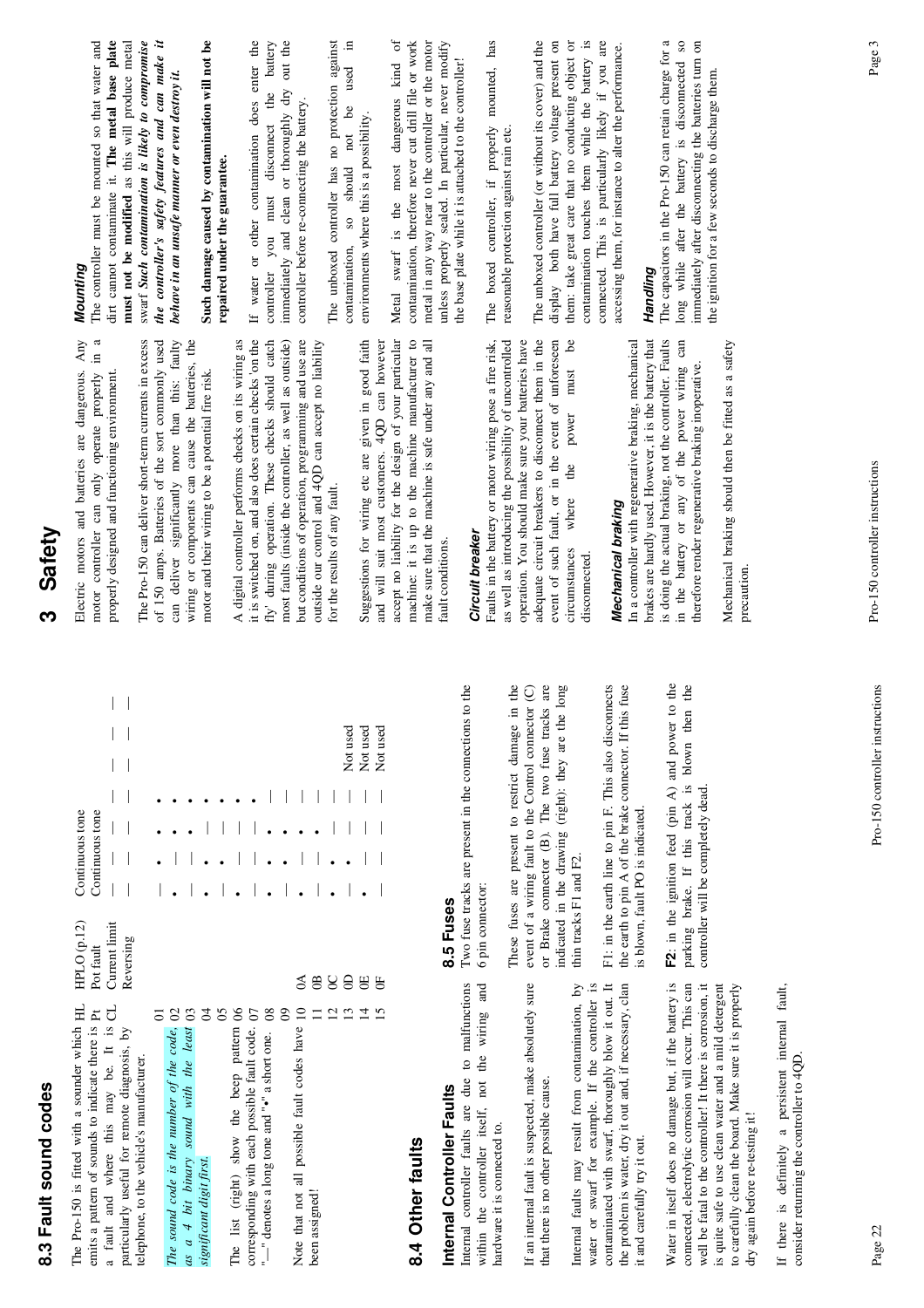# **4 Dimensions and Mounting** Dimensions and Mounting

mounting: ideally it should be in thermal contact with shown below. It has two M5 tapped screw holes for additional heatsinking. the machine's chassis which will then act as additional heatsinking. the machine's chassis which will then act as mounting: ideally it should be in thermal contact w shown below. It has two M5 tapped screw holes for The dimensions of the controller's base plate are

mount it appropriately. be subject to dust, dirt, oil or water during use and However you should consider whether it is likely to The controller may be mounted in any orientation. mount it appropriately. be subject to dust, dirt, oil or water during use a However you should consider whether it is likely to The controller may be mounted in any orientation.

controller. If water does splash onto the controller, it the bottom: this way if water splashes get onto leads Otherwise mount with the heatsink at the bottom so will run down the heatsink and away harmlessly etc. they will simply run downwards away from the The best orientation is vertically with connections at water cannot get onto the circuit board. water cannot get onto the circuit board. Otherwise mount with the heatsink at the bottom so will run down the heatsink and away harmlessly. controller. If water does splash onto the controlle etc. they will simply run downwards away from the the bottom: this way if water splashes get onto leads The best orientation is vertically with connections

The dimensions of the controller's base plate are Allow plenty of space to install the controller and all screws can be easily accessed connecting wires, and mount so that the mounting screws can be easily accessed. connecting wires, and mount so that the mounting Allow plenty of space to install the controller and all

### Heat Sinking *Heat Sinking*

external heatsink; something good at conducting hear mounting plate, or any other good heatsink. aluminium base plate of the controller can get hot with a large surface area exposed to the air. This may For best sustained performance, mounting to an mounting plate, or any other good heatsink. be the aluminium chassis of a vehicle, an aluminium be the aluminium chassis of a vehicle, an aluminium with a large surface area exposed to the air. This may external heatsink; something good at conducting hea For best sustained performance, mounting to an aluminium base plate of the controller can get hot. During operation, depending on motor current, the During operation, depending on motor current, the



motor connection. Check you have not connected the battery  $+$  to a motor connection. Check you have not connected the battery + to a

# **03**

over 55 volts Over voltage detected at switch on. This fault is reported if battery voltage at switch on is over 55 volts. This fault is reported if battery voltage at switch *Over voltage detected at switch on. (Power-up)*  $(Power-up)$ 

### **04**

battery positive. There is likely to be a short in the motor wiring to Cannot discharge main capacitors at switch on battery positive. There is likely to be a short in the motor wiring t *Cannot discharge main capacitors at switch on.*

positive connection to a motor terminal. positive connection to a motor terminal. Check also that you have not connected the battery Check also that you have not connected the battery

reported (or changes) - your motor or its wiring is<br>faulty! Switch off, disconnect the M+ and M- connections at the controller. Switch on again. If the fault is not now reported (or changes) - your motor or its wiring is the controller. Switch on again. If the fault is no Switch off, disconnect the M+ and M- connections at

1.80" (46mm)

1.80" (46mm)

Otherwise, it could be an internal controller fault Otherwise, it could be an internal controller fault.

### **05**

wiring to chassis. battery negative. If your battery negative is There is likely to be a short in the motor wiring to connected to chassis, check for shorts in motor or wiring to chassis. connected to chassis, check for shorts in motor or battery negative. If your battery negative is There is likely to be a short in the motor wiring t Cannot pre-charge the main capacitors at power-up. *Cannot pre-charge the main capacitors at power-up.*

reported - your motor wiring is faulty! the controller. Switch on again. If the fault is not now Switch off, disconnect the M+ and M- connections at reported - your motor wiring is faulty! the controller. Switch on again. If the fault is no Switch off, disconnect the  $N+$  and  $N-$  connections at

Otherwise, it could be an internal controller fault Otherwise, it could be an internal controller fault.

### **06**

Bridge pulldown\_(PWM) failed (Power-up) *Bridge pulldown\_(PWM) failed*Likely to be an internal controller fault. Likely to be an internal controller fault.  *(Power-up)*

### **07**

Bridge pull up (PWM) failed Likely to be an internal controller fault *Bridge pull up (PWM) failed*Likely to be an internal controller fault.  *(Power-up)*  $(Power-up)$ 

### **08**

Overheat! *Overheat!*

temperature rises above about 90°C. This happens if the internal The thermal; sensor has detected over-temperature. temperature rises above about 90°C. This happens if the internal heatsink block The thermal; sensor has detected over-temperature. heatsink block

Switch off and allow the controller to cool down! Switch off and allow the controller to cool down!

Pro-150 controller instructions

Pro-150 controller instructions

Page 4

### **09**

the controller! This fault is occurs if the battery usually caused by a dud battery (that cannot accept battery: it is the batteries that do the braking - not Over voltage detected during operation braking energy) or a bad battery connection. voltage, during operation, rises too high. This is During regen braking, power is fed back to the braking energy) or a bad battery connection. usually caused by a dud battery (that cannot accept voltage, during operation, rises too high. This is **the controller!**battery: it is the batteries that do the braking - During regen braking, power is fed back to the *Over voltage detected during operation.* This fault is occurs if the battery

## **10**

## (over 1 amp) The parking brake is demanding excessive current *(over 1 amp). The parking brake is demanding excessive current*

This fault will normally occur as the throttle is operated. The controller will not start up. operated. The controller will not start up. This fault will normally occur as the throttle is

turn the ignition off and then on. Remove the parking brake from the B connector and turn the ignition off and then on. Remove the parking brake from the B connector and

parking brake. If the fault no longer occurs, there is a problem (usually a short circuit in the wiring) with the parking brake. (usually a short circuit in the wiring) with the If the fault no longer occurs, there is a problem

### **11**

### See section 5.4 for inhibit input *Inhibit input is active (low)* See section 5.4 for inhibit input. Inhibit input is active (low

The inhibit input is usually used with a battery charger plugged in. charger to prevent the machine starting up with the charger plugged in. charger to prevent the machine starting up with the The inhibit input is usually used with a battery

Switch off, unplug the charger (or whatever else is using the inhibit input) and switch on again. using the inhibit input) and switch on again. Switch off, unplug the charger (or whatever else is

## **12**

### Bridge unresponsive *Bridge unresponsive*

fault.it probably means the micro has detected an internal MOSFETs are working properly. If this fault occurs The microcontroller continuously checks that it probably means the micro has detected an interna MOSFETs are working properly. If this fault occurs The microcontroller continuously checks that

both motor wires and switch on. If the fault still To make sure, switch the controller off, disconnect both motor wires and switch on. If the fault still To make sure, switch the controller off, disconnect

occurs there is an internal controller tault. occurs there is an internal controller fault.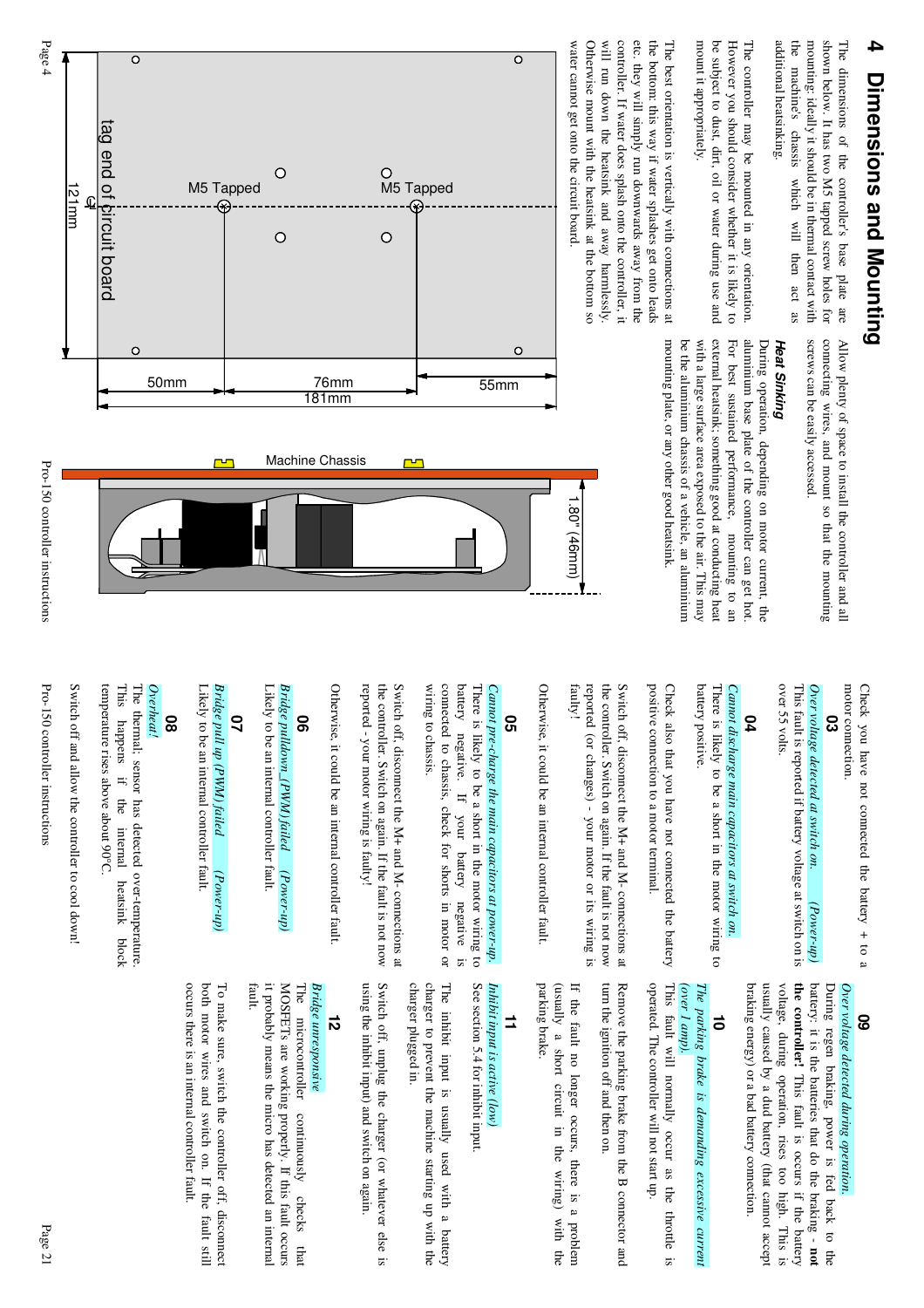# 8.2 Fault codes and Numbers **8.2 Fault codes and Numbers**

## Transient faults. **Transient faults.**

These faults do not cause a trip condition. When the so the motor will decelerate to a stop if the fault the fault is present, the controller will reduce speed, so the motor will decelerate to a stop if the fault These faults do not cause a trip condition. When the the fault is present, the controller will reduce speed , remains.

As soon as the fault is removed, the controller will resume normal operation so will a accelerate to the As soon as the fault is removed, the controller will resume normal operation so will a accelerate to the set speed.

### (Current Limit) **CL (Current Limit)** ಕ

The controller has limited the motor current. This is controller) is excessive. This is not in itself a problem because the load on the motor (therefore the current limit parameter, if such loading is sustained for too long the controller may get hot and switch controller) is excessive. This is not in itself a problem for the controller and is included mainly as user for the controller and is included mainly as user feedback. However, depending on the setting of the current limit parameter, if such loading is sustained for too long the controller may get hot and switch The controller has limited the motor current. This is because the load on the motor (therefore the feedback. However, depending on the setting of the itself off. The on-board sounder emits a continuous series of The on-board sounder emits a continuous series of beeps.

# HL (High pot Lockout) **HL (High pot Lockout)**

This occurs during power up tests if the throttle pot is not at zero. It will also occur if the pot wiper is opencircuit. HL will vanish when the problem is cleared. This occurs during power up tests if the throttle pot is not at zero. It will also occur if the pot wiper is opencircuit. HL will vanish when the problem is cleared. See also page 12. See also page 12.

The on-board sounder emits a continuous tone. The on-board sounder emits a continuous tone.

# OP and UP (Over / Under Power) **OP** and **UP (Over / Under Power)**

indicate Over-voltage or Under-voltage These indicate Over-voltage or Under-voltage Protection has occurred. Protection has occurred. These

the voltage at the controller's battery terminals becomes too high or too low while the motor is running, the over-voltage or under-voltage protection system adjusts the motor speed to keep the voltage running, the over-voltage or under-voltage protection If the voltage at the controller's battery terminals becomes too high or too low while the motor is system adjusts the motor speed to keep the voltage within safe limits. within safe limits.  $\pm$ 

 $\frac{1}{2}$ excessive for the battery or wiring, so the voltage at the controller is dropping too low. If this happens often, it indicates the battery is bad or the wiring is excessive for the battery or wiring, so the voltage at Under-voltage means that the motor current is the controller is dropping too low. If this happens often, it indicates the battery is bad or the wiring is Under-voltage means that the motor current too thin or faulty. too thin or faulty. Over-voltage usually occurs during regeneration if the wiring is bad, or the battery is being excessively Over-voltage usually occurs during regeneration if the wiring is bad, or the battery is being excessively overcharged. overcharged.

is high (above 4.7v) or low (below 2.5v). So check that F1 (page 23) has not been blown by a wiring **Pt (Pot top)**<br>This indicates a Pot or wiring fault or blown fuse track (F1) such that the voltage on the top of the pot This indicates a Pot or wiring fault or blown fuse track (F1) such that the voltage on the top of the pot is high (above 4.7v) or low (below 2.5v). So check that F1 (page 23) has not been blown by a wiring fault.

(greater than about 19K) resistance pot, or a broken It could also be a low (less than about 1K) or high wire or connection (either end of the pot) or a short to the pot. The controller will behave as if the throttle It could also be a low (less than about 1K) or high (greater than about 19K) resistance pot, or a broken wire or connection (either end of the pot) or a short to the pot. The controller will behave as if the throttle is at zero while the fault persists. is at zero while the fault persists.

beep-beep tone. The controller will operate normally The on-board sounder emits a continuous beep-beep-The on-board sounder emits a continuous beep-beepbeep-beep tone. The controller will operate normally again as soon as the fault is cleared. again as soon as the fault is cleared.

### PO (Pot Over) **PO (Pot Over)**

input acceptable voltage (on pot wiper) is set up in by a parameters 12 and 13 (section 7) and PO occurs if the broken earth wire to the pot. Will also be given if pot wiper is open-circuit or too high impedance. Or if Pot over-voltage has occurred. Pot maximum speed wiper is open-circuit or too high impedance. Or if Pot over-voltage has occurred. Pot maximum speed input acceptable voltage (on pot wiper) is set up in parameters 12 and 13 (section 7) and PO occurs if the voltage exceeds this level. Usually caused by a broken earth wire to the pot. Will also be given if pot voltage exceeds this level. Usually caused fuse track F1 is blown (p. 23). fuse track F1 is blown (p. 23).

## PU (Pot Under) **PU (Pot Under)**

Pot under-voltage has occurred. The pot voltage has Pot under-voltage has occurred. The pot voltage has gone below the value set up for full reverse speed. gone below the value set up for full reverse speed.

## Pd (Power down) **Pd (Power down)**

The display shows this when the ignition is on but The display shows this when the ignition is on but the speed pot is at zero. This is not a fault condition. the speed pot is at zero. This is not a fault condition.

## Permanent Faults **Permanent Faults**

These all cause the controller to trip out. To reset, the These all cause the controller to trip out. To reset, the ignition must be switched off then on again. ignition must be switched off then on again.

### $(Power-up)$ *Ignition\_off (Power-up)* **01**<br>Remition\_off

This occurs if the voltage on the ignition line falls below about 16v. Possible causes include a dud battery, bad connections in the battery wiring and This occurs if the voltage on the ignition line falls below about 16v. Possible causes include a dud battery, bad connections in the battery wiring and bad connections on the ignition switch. bad connections on the ignition switch. Check also that you have not connected the battery Check also that you have not connected the battery positive connection to a motor terminal. positive connection to a motor terminal.

## $(Power-up)$ *Battery voltage too low. (Power-up)* **02**<br>Battery voltage too low.

This will be given if, at switch on, the battery voltage is too low (below about 15v). Otherwise there is an This will be given if, at switch on, the battery voltage is too low (below about 15v). Otherwise there is an internal controller fault. internal controller fault.

Pro-150 controller instructions Page 20 Pro-150 controller instructions

# **4.1 Internal features, dimensions and mounting of bo 4.1** Internal features, dimensions and mounting of board version

cover to identify the main features referred to in this The diagram below shown the controller without the The diagram below shown the controller without the cover to identify the main features referred to in this manual.

# Mounting: and Heat Sinking *Mounting: and Heat Sinking*

required. For best results, heatsink compound should The aluminium block of the unboxed controller may get hot and should be mounted in thermal contact with a suitable heatsink if sustained high current is The aluminium block of the unboxed controller may get hot and should be mounted in thermal contact with a suitable heatsink if sustained high current is required. For best results, heatsink compound should be used between block and heatsink be used between block and heatsink

The controller should be mounted by means of the The controller should be mounted by means of the two M4 tapped holes in the metal block heatsink, two M4 tapped holes in the metal block heatsink, onto the chosen metal (preferably aluminium) plate. onto the chosen metal (preferably aluminium) plate.

This plate will act as an additional heatsink.<br>This mounting is shown in the bottom diagram. This mounting is shown in the bottom diagram. This plate will act as an additional heatsink.



 $\frac{1}{2}$ 

Vehicle Chassis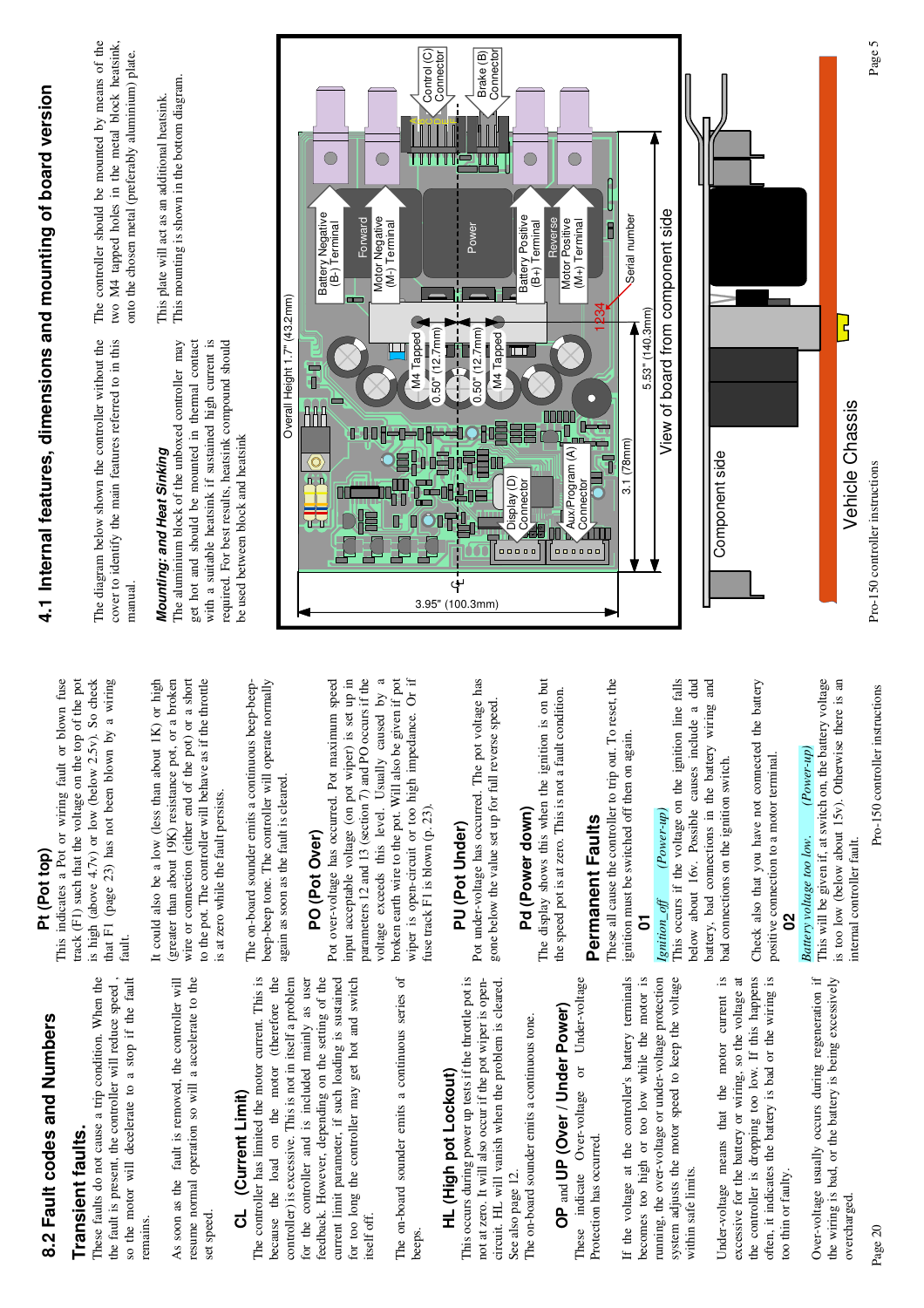# 4.2 Display and Mounting **4.2 Display and Mounting**

as shown below. The display is supplied attached to the programmer, The display connects to the controller via a  $4$  way as shown below. The display is supplied attached to the programmer,



to leave them joined and not finally mount them until time - they will work separately, but it may be easier require. you have made any performance alterations you Programmer and display may be separated at any you have made any performance alterations you to leave them joined and not finally mount them until time - they will work separately, but it may be eas Programmer and display may be separated at any

may want to leave mounting this until later The controller will work without the display so you may want to leave mounting this until later. The controller will work without the display so you

the display: consider all of these when deciding where to mount The display is used for four purposes: you should the display: consider all of these when deciding where to mount The display is used for four purposes: you should

voltage, or Pd if the controller is idle 1: voltage, or Pd if the controller is idle. In normal use, to show either the battery *In normal use,*to show either the battery

buttons. you will need both display and programming 2: you will need both display and programming Adjusting the performance (see section  $7)$ *Adjusting the performance* (see section 7)

3: indicate the likely nature of the problem indicate the likely nature of the problem. In the event of a fault, the display will *In the event of a fault*, the display will

Many of these checks are too fast for a human to see! system checks and shows progress on the display 4: Many of these checks are too fast for a human to se system checks and shows progress on the display. During power up, the controller makes *During power up*, the controller makes

> cable. See section 7.3 for connections. The display connects to the controller via a 4 way



panel, with two M3 clearance holes as shown above. The display requires a rectangular cut-out in your panel, with two M3 clearance holes as shown above. The display requires a rectangular cut-out in your

should be sandwiched between the panel and the Supplied with the display is a red plastic bezel which display as shown below display as shown below. should be sandwiched between the panel and the Supplied with the display is a red plastic bezel wh



your panel before mounting the display you can If you apply a thin bead of silicone rubber behind easily make this completely water tight. easily make this completely water tight. your panel before mounting the display you can If you apply a thin bead of silicone rubber behind

# **8 Service and Fault finding** Service and Fault finding

of the fault found. The fault number will flash on and off. display an appropriate number to indicate the nature and will sound a pattern of beeps (see page 22) and a fault if detected, the controller will shuts down the testing so will find most faults that are likely. If such The Pro-150 has sophisticated self and environment of the fault found. The fault number will flash on and display an appropriate number to indicate the natur and will sound a pattern of beeps (see page 22) and a fault if detected, the controller will shuts down the testing so will find most faults that are likely. I The Pro-150 has sophisticated self and environment

faults and will respond correctly to them by not what the problem is, but it will detect most such or bad wiring. The controller cannot know exactly Most faults are caused by dud batteries, bad motors working and by indicating a fault code working and by indicating a fault code. faults and will respond correctly to them by not what the problem is, but it will detect most such or bad wiring. The controller cannot know exactly Most faults are caused by dud batteries, bad motors

assistance. following points before contacting 4QD If your controller doesn't work, you should check the assistance. following points before contacting 4QD for If your controller doesn't work, you should check t for

## Erratic fault display **Erratic fault display**

updating the display, so erratic displays may occur. faults. The controller may also have cause to abort the display wiring the controller can show erratic If noise (probably from the motor wiring) gets into updating the display, so erratic displays may occur faults. The controller may also have cause to abort the display wiring the controller can show erratic If noise (probably from the motor wiring) gets into

display, when garbage will result. get corrupted: the microcontroller is doing lots of During normal running the display may occasionally jobs and it can get interrupted while updating the jobs and it can get interrupted while updating the display, when garbage will result. get corrupted: the microcontroller is doing lots of During normal running the display may occasionally

In either event the display should rectify after a In either event the display should rectify after a few seconds.

# Controller is Completely Dead **Controller is Completely Dead**

dead, check beeps is sounded (i.e. the controller is completely If nothing is shown on the display and no pattern of dead, check beeps is sounded (i.e. the controller is completely If nothing is shown on the display and no pattern o

are connected correctly are connected correctly The battery positive and battery negative wires The battery positive and battery negative wires

 $\overline{\phantom{0}}$ 

 that there is adequate battery voltage that there is adequate battery voltage

 the ignition switch is working and wired up the ignition switch is working and wired up

ى

 $\sim$ 

properly. the two on-board fuse tracks are not blown. See the two on-board fuse tracks are not blown. See

4section 8.5. section 8.5.

If these are all correct, then there may be an inte If these are all correct, then there may be an internal<br>controller fault. controller fault.

Pro-150 controller instructions Page 19 Pro-150 controller instructions

# 8.1 Detected faults **8.1 Detected faults**

controller) so that a dead display does not necessarily supply (derived from the batteries, through the *Note:* the display is powered from its own internal indicate a dead controller! indicate a dead controller! controller) so that a dead display does not necessa supply (derived from the batteries, through the the display is powered from its own internal

Faults that the controller may detect are of two ty Faults that the controller may detect are of two types:

operation if the fault clears. letters while the fault persists and will resume it cannot do its job. The controller will show two Transient: will not damage the controller but mean operation if the fault clears. letters while the fault persists and will resume it cannot do its job. The controller will show two *Transient:* will not damage the controller but mean

number on the display. that cause the controller to shut down and show a Permanent: These are potentially damaging faults number on the display. that cause the controller to shut down and show a *Permanent:* These are potentially damaging faults

likely faults and will give a high level of protection. likely faults and will give a high level of protect The micro-computer should react properly to most The micro-computer should react properly to most

number until the ignition is turned off. displayed (or the tone pattern sounded) as this will The controller will stay shut down and display this give a good indication of where the fault may lie. If the controller shuts down, note the number number until the ignition is turned off. The controller will stay shut down and display this give a good indication of where the fault may lie. displayed (or the tone pattern sounded) as this wil If the controller shuts down, note the number

When the ignition is turned on after all faults are cleared, it will start up normally. cleared, it will start up normally. When the ignition is turned on after all faults are

The cyan background is the technical internal state do not understand it! do not understand it! detected by the micro and should be ignored if you detected by the micro and should be ignored if you *cyan background* is the technical internal state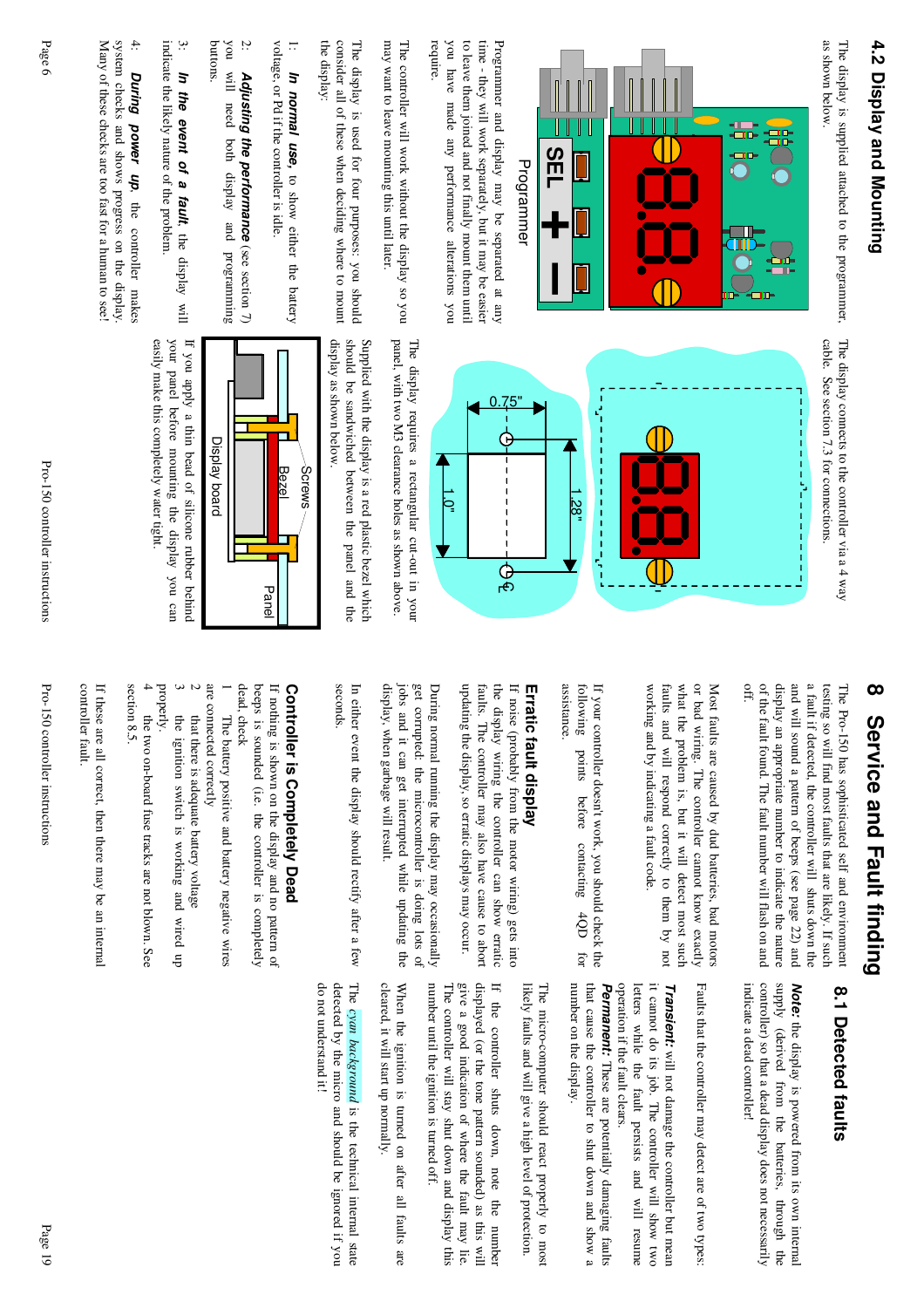### Parameter 12, 13 and 14: **Parameter 12, 13 and 14:** Pot / Input Learn **Pot / Input Learn**

These all allow you to define how the speed pot and These all allow you to define how the speed pot and direction switch affect the performance. direction switch affect the performance.

show 00-99 as you turn the pot, so finding the centre of a wig-wag is easy!), set the direction switch Select the parameter. Turn the pot (the display will Select the parameter. Turn the pot (the display will show 00-99 as you turn the pot, so finding the centre of a wig-wag is easy!), set the direction switch appropriately (if you are using one) and press **SEL**. appropriately (if you are using one) and press *SEL*.

factory making golf buggies, for setting up the speed what the pot is doing which could be useful in a This indication of pot position allows you to measure This indication of pot position allows you to measure what the pot is doing which could be useful in a factory making golf buggies, for setting up the speed pedal zero! adjust the throttle pot<br>00-99 display on the controller than to match the controller to a badly It is always better to adjust the throttle pot mechanism for correct 00-99 display on the controller than to match the controller to a badly It is always better to mechanism for correct adjusted throttle! adjusted throttle!

And contained a section and a section of the potential comparison of the potential the potential of the potential contained the potential of the potential contained the potential contained the potential contained the poten The controller is set as standard for 10K pot, will will affect slightly the speed range of the pot: these The controller is set as standard for 10K pot, will accept 5K to 15K. However, changing the pot value will affect slightly the speed range of the pot: these parameters allow you to fine tune this. parameters allow you to fine tune this.

You can also define whether reverse is with the switch open or closed. Whether you want single ended or wig-wag. If you are using a voltage input, You can also define whether reverse is with the switch open or closed. Whether you want single ended or wig-wag. If you are using a voltage input, you can calibrate the controller to suit your input! you can calibrate the controller to suit your input!

things: if you do this and try to program (by going to It is of course possible to tell the controller silly It is of course possible to tell the controller silly things: if you do this and try to program (by going to PG display), the controller will not accept the values. PG display), the controller will not accept the values. If programming in wig-wag operation a 1k0 resistor should be fitted in the bottom of the pot - see note on If programming in wig-wag operation a 1k0 resistor should be fitted in the bottom of the pot - see note on page 10.

There may well be silly settings that the controller does accept - so if you change anything it is up to you to make sure it does what you want and is safe in There may well be silly settings that the controller does accept - so if you change anything it is up to you to make sure it does what you want and is safe in your machine! your machine!

You will normally have to adjust all three of these *You will normally have to adjust all three of these parameters!*  parameters!

### Maximum speed forward. **Maximum speed forward.** Parameter 12: **Parameter 12:**

Adjust the pot (the display will change to show where the pot is) and the direction switch (if you are Adjust the pot (the display will change to show where the pot is) and the direction switch (if you are using one) to the position and state you require as full using one) to the position and state you require as full

speed forward. Press SEL speed forward. Press *SEL*

### Parameter 13: **Parameter 13:** Zero speed. **Zero speed.**

Leave the Direction switch in forward. Leave the Direction switch in forward. Adjust pot to the zero speed position. Adjust pot to the zero speed position. Press *SEL*

### **Max reverse (or zero speed).** Max reverse (or zero speed) Parameter 14: **Parameter 14:**

the speed pot to zero, switch the direction switch to<br>reverse and press **SEL** If you are using single ended mode, simply adjust I**f you are using single ended mode,** simply adjust the speed pot to zero, switch the direction switch to reverse and press *SEL*

The controller will use the pot as a zero to full speed<br>input, with the switch for direction. The controller will use the pot as a zero to full speed input, with the switch for direction. If you are using a wig-wag pot, adjust the pot to the I**f you are using a wig-wag pot**, adjust the pot to the position you require to be maximum reverse speed position you require to be maximum reverse speed and press *SEL* With a wig-wag pot, you will not, of course, be using With a wig-wag pot, you will not, of course, be using a direction switch. a direction switch.

## Programming end **Programming end**

When you have finished programming, you need to tell the controller "that's it - remember the new values". Simply turning off the ignition switch will cause the controller to forget the changes you have When you have finished programming, you need to tell the controller "that's it - remember the new values". Simply turning off the ignition switch will cause the controller to forget the changes you have made. Adjust the Parameter number above 14: the display Adjust the Parameter number above 14: the display will show PG. will show PG. If you have tried to re-program Pot Learn to values *If you have tried to re-program Pot Learn to values* which do not make sense, the controller will not *which do not make sense, the controller will not* advance above 14! *advance above 14!*

## Press *SEL*

through its start up routing, so it may well show a fault such as HL (HPLO). Or if the pot is at zero, it will display the battery voltage and the controller is The controller will remember the new values and go The controller will remember the new values and go through its start up routing, so it may well show a fault such as HL (HPLO). Or if the pot is at zero, it will display the battery voltage and the controller is ready to go. ready to go.

8.1), its use is strongly advised.

8.1), its use is strongly advised.

Red and green of the 4 way display connector on the controller board are effectively the same as ignition and pot - so it is possible to wire a control panel using these with only two extra wires for the signals.

Red and green of the 4 way display connector on the

controller board are effectively the same as ignition

and pot - so it is possible to wire a control panel

using these with only two extra wires for the signals.

# **5 Wiring**

# 5.1 Simple wiring diagram **5.1 Simple wiring diagram**



between white and green wires. However the voltage<br>here is fed via a diode so the BCM indication will be 4QD's BCM-524 or 748 can be used, connected between white and green wires. However the voltage here is fed via a diode so the BCM indication will be slightly lower than standard. slightly lower than standard.

> Use of a reversing switch is optional: the controller can be programmed to accept a -wig-wag-(centre

Use of a reversing switch is optional: the controller

can be programmed to accept a -wig-wag-(centre

zero) pot. See section 7.5.

zero) pot. See section 7.5.

*Display*<br>Most installations will also include the display: this Most installations will also include the display: this is not necessary to operation, but as it gives a readout of battery fault and indicated the nature of any fault that may be detected in the system (see section

out of battery fault and indicated the nature of any

is not necessary to operation, but as it gives a readfault that may be detected in the system (see section

## Fuse or Circuit breaker *Fuse or Circuit breaker*

Although this is not necessary to the controller's operation it will serve as a safety disconnect if required and it will also help protect against some negative, which could destroy the controller if a fuse possible faults - such as a short from motor to battery is not fitted. Controllers destroyed thus are generally Although this is not necessary to the controller's operation it will serve as a safety disconnect if required and it will also help protect against some possible faults - such as a short from motor to battery negative, which could destroy the controller if a fuse is not fitted. *Controllers destroyed thus are generally* un-repairable. You have been warned! *un-repairable*. **You have been warned**! For most applications a breaker of 60 amps is adequate. A suitable circuit breaker is commonly For most applications a breaker of 60 amps is adequate. A suitable circuit breaker is commonly available from most automobile audio sellers. available from most automobile audio sellers.

Pro-150 controller instructions

Pro-150 controller instructions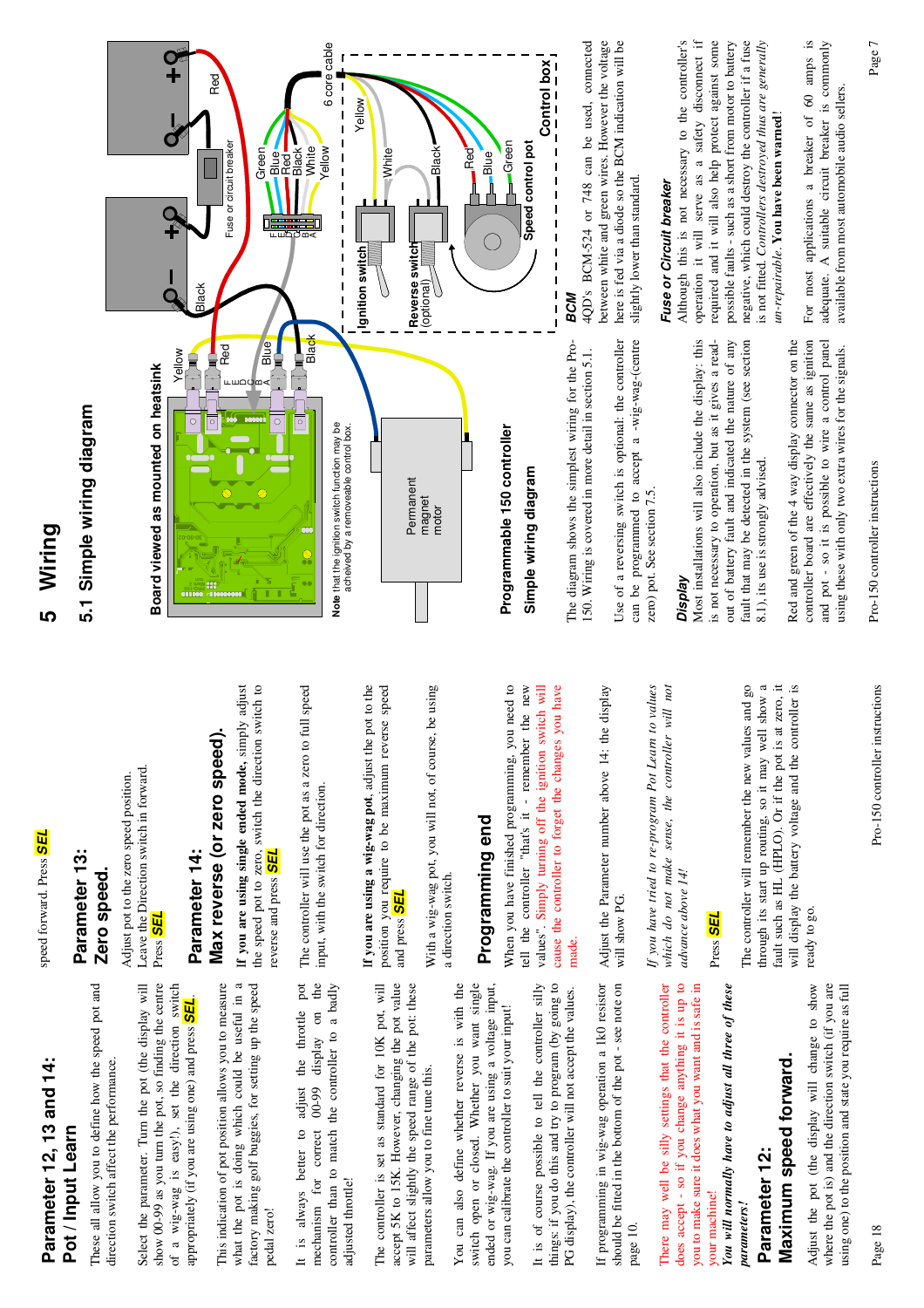of the board Power connections are to the 9.5mm tabs on the end of the board. Power connections are to the 9.5mm tabs on the end

Note that the battery connections have one large ancıllary equipment. normally used to connect a battery charger or to feed  $(9,5 \,\mathrm{mm})$  tab and one small  $(6,3 \,\mathrm{mm})$ ; the small one is ancillary equipment. normally used to connect a battery charger or to fe (9,5mm) tab and one small (6.3mm): the small one is Note that the battery connections have one large

battery contact can accept one 9.5mm and one 9.5mm receptacles (two feed two motors) and each crimped to leads). Each motor contact can accept two with fast-on receptacles. (4QD can supply these pre-6.3mm receptacle. The controller's power contacts are designed for use 6.3mm receptacle. battery contact can accept one 9.5mm and one 9.5mm receptacles (two feed two motors) and each with fast-on receptacles. (4QD can supply these pre- crimped to leads). Each motor contact can accept two The controller's power contacts are designed for us

shorts between contacts. Fully Insulated receptacles must be used to prevent shorts between contacts. *Fully Insulated receptacles must be used* to prevent

### Cable size *Cable size*

should the insulation melt, the possibility of damage connections. Undersized wire could overheat, to the controller. resulting in excessive power loss, a risk of fire and Wire of at least 6mm<sup>2</sup> should be used for power to the controller. should the insulation melt, the possibility of damage resulting in excessive power loss, a risk of fire a connections. Undersized wire could overheat, Wire of at least 6mm should be used for power

crimps can irreparably damage the controller or even crimped or they can overheat - in extreme cases poor cause a fire risk. Crimps should be of good quality and properly cause a fire risk. crimps can irreparably damage the controller or even crimped or they can overheat - in extreme cases poo Crimps should be of good quality and properly

a battery wire to a motor terminal strongly advised that you use different colours for and thus destroying the controller! battery and motor to minimise the risk of connecting Colours shown below are recommended. It and thus destroying the controller! a battery wire to a motor terminal battery and motor to minimise the risk of connectin strongly advised that you use different colours for Colours shown below are recommended. It is  $\overline{\mathbf{s}}$ 

connection (particularly instantly destroy the controller. -ve) to any motor terminal may *instantly destroy the controller. -ve) to any motor terminal may connection (particularly battery* Warning: Connecting a battery *: Connecting a battery* battery

*(6.3mm). (9,5mm) Battery connections have one large Battery connections have*  tab *tab and one small* pun  $ouo$ puus

 $(9,5mn)$  tabs Motor connections have two large *(9,5mm) tabsMotor connections . have two large*

## **Cable routing** *Cable routing*

capacitors to overheat and will result in increased together. Failure to do this could cause the main other, possibly by twisting or tie-wrapping them It is very important to keep the  $B+$  and  $B-$  wires as short as possible and to route them next to each levels of interference being emitted. levels of interference being emitted. capacitors to overheat and will result in increased together. Failure to do this could cause the main other, possibly by twisting or tie-wrapping them short as possible and to route them next to each It is very important to keep the B+ and B- wires as

members where possible in order to minimise Cables should be routed next to metal chassis reduce performance, but do no damage. Motor wires should also be kept as short as possible.<br>Excessively long motor wires waste power and members where possible in order to minimise Cables should be routed next to metal chassis reduce performance, but do no damage. Excessively long motor wires waste power and Motor wires should also be kept as short as possibl

Motor Types *Motor Types*

radiated electrical noise.

radiated electrical noise.

The PRO 150 is designed for use with permanent magnet DC motors, but can also be used with shunt wound motors. wound motors. magnet DC motors, but can also be used with shunt The PRO 150 is designed for use with permanent

has too low a current rating, the controller will be higher current rating to the controller. If the motor It is usually sensible to use a motor with a similar or able to deliver enough current to quickly overheat the motor when under load motor when under load. able to deliver enough current to quickly overheat the has too low a current rating, the controller will be higher current rating to the controller. If the motor It is usually sensible to use a motor with a simila



### Forward ramp times Parameter 01 and 02: **Forward ramp times Parameter 01 and 02:**

of a second). 9.9 seconds so the resolution is 1 deciSeconds (tenth in forward drive. The display is in seconds, 0.1 sec to These are the times for acceleration and deceleration of a second). 9.9 seconds so the resolution is 1 deciSeconds (tenth in forward drive. The display is in seconds, 0.1 sec to These are the times for acceleration and decelerati

blame the controller (or 4QD!). do, and it tips over when accelerating fast - don't acceleration or deceleration for your machine. If you Do not choose too fast (too small a number) an blame the controller (or 4QD!). do, and it tips over when accelerating fast - don't acceleration or deceleration for your machine. If y Do not choose too fast (too small a number) an

the operating life of the on-board relays. Fast acceleration and deceleration may also shorten the operating life of the on-board relays. Fast acceleration and deceleration may also shorten

# Parameter 03: Max speed **Parameter 03: Max speed**

of available throttle electrical travel. the display will show 00 - 99. This is the percentage This is the top speed. As you adjust this parameter of available throttle electrical travel. the display will show 00 - 99. This is the percenta This is the top speed. As you adjust this parameter

ratio is wrong need to reduce the top speed electrically) your gear Generally, if your machine is too fast (so that you value settings make no sense and will not work! You can set this parameter in steps of 1% but low ratio is wrong. need to reduce the top speed electrically) your gea Generally, if your machine is too fast (so that you value settings make no sense and will not work! You can set this parameter in steps of  $1\%$  but low

take more current. This can overload the controller Reducing top speed electrically causes the motor to controller overheats) - do not blame the controller! and the motor, so if your motor burns out (or the controller overheats) - do not blame the controller and the motor, so if your motor burns out (or the take more current. This can overload the controller Reducing top speed electrically causes the motor to

### **(reverse) Parameters Parameters 04, 05 and 06:** 04, 95 and **90**

reverse rather than forward reverse rather than forward. These are as parameters 01, 02 and 03, These are as parameters 01, 02 and 03, but for but for

fast in reverse, so different parameters are required. Some machines, e.g. golf buggies, are unsafe to drive fast in reverse, so different parameters are required. Some machines, e.g. golf buggies, are unsafe to dri

# Parameter 07: Dead band **Parameter 07: Dead band**

centre of movement of the joystick may have a This is most useful in joystick mode, where the tendency to wander. tendency to wander. centre of movement of the joystick may have a This is most useful in joystick mode, where the

Default 5% of available throttle signal Default 5% of available throttle signal.

Pro-150 controller instructions

Pro-150 controller instructions

Pro-150 controller instructions

### Parking brake. Parameter 08 and 09 **Parking brake. Parameter 08 and 09:**

does not have one fitted! These control the parking brake: ignore if your motor does not have one fitted! These control the parking brake: ignore if your mot

Parameter 09 defines how much power is applied to the motor before the brake is released As the controller starts to apply power to the motor, it applies power to the parking brake to release it. the motor before the brake is released. Parameter 09 defines how much power is applied to it applies power to the parking brake to release it. As the controller starts to apply power to the moto

start with a jerk. on a hill start, too high a value and the motor will Too low a value will allow the machine to roll back start with a jerk. on a hill start, too high a value and the motor wil Too low a value will allow the machine to roll back

engage). Parameter 08 defines this delay. Typical As the motor stops, there is a short delay before the values will be 1/2 to 1 second. brake power is removed (to allow the brake to revalues will be 1/2 to 1 second. engage). Parameter 08 defines this delay. Typical brake power is removed (to allow the brake to re-As the motor stops, there is a short delay before t

# Parameter 10: HPLO **Parameter 10: HPLO**

high (not at zero) the controller would tunction is present. If the controller's ignition is turned on with the pot function is present. immediately. So a High Pot Lock Out (HPLO) immediately. So a High Pot Lock Out (HPLO) high (not at zero) the controller would start up If the controller's ignition is turned on with the dn uns

on, HPLO will prevent operation until the pot is turned from dead band level to full speed. Zero full pot input. If the pot is above this level at switch means the level is the same as the dead-band. 99 is turned low. high. The display will show 00-99 as the pot is Parameter 10 sets the pot level which is considered turned low. on, HPLO will prevent operation until the pot is full pot input. If the pot is above this level at s means the level is the same as the dead-band. 99 is turned from dead band level to full speed. Zero high. The display will show 00-99 as the pot is Parameter 10 sets the pot level which is considere

deem desirable but it's up to you to chose a safe value So if you set this to 99: there is effectively no HPLO. at switch on will be accepted: this will probably If you set it to  $10\%$ , then any pot setting below  $10\%$ for your machine. allow the machine to creep forward, which you may for your machine.deem desirable but it's up to you to chose a safe v allow the machine to creep forward, which you may at switch on will be accepted: this will probably If you set it to  $10\%$ , then any pot setting below 10 So if you set this to 99: there is effectively no H

more. Generally choose a level of zero or only slightly Generally choose a level of zero or only slightly

Default (most modes) 2% Default (most modes) 2%.

# Parameter 11: Reverse sounder **Parameter 11: Reverse sounder**

bleep in reverse. This parameter tuns the function There is an on-board sounder which can be made to bleep in reverse. This parameter tuns the function There is an on-board sounder which can be made to

on/off.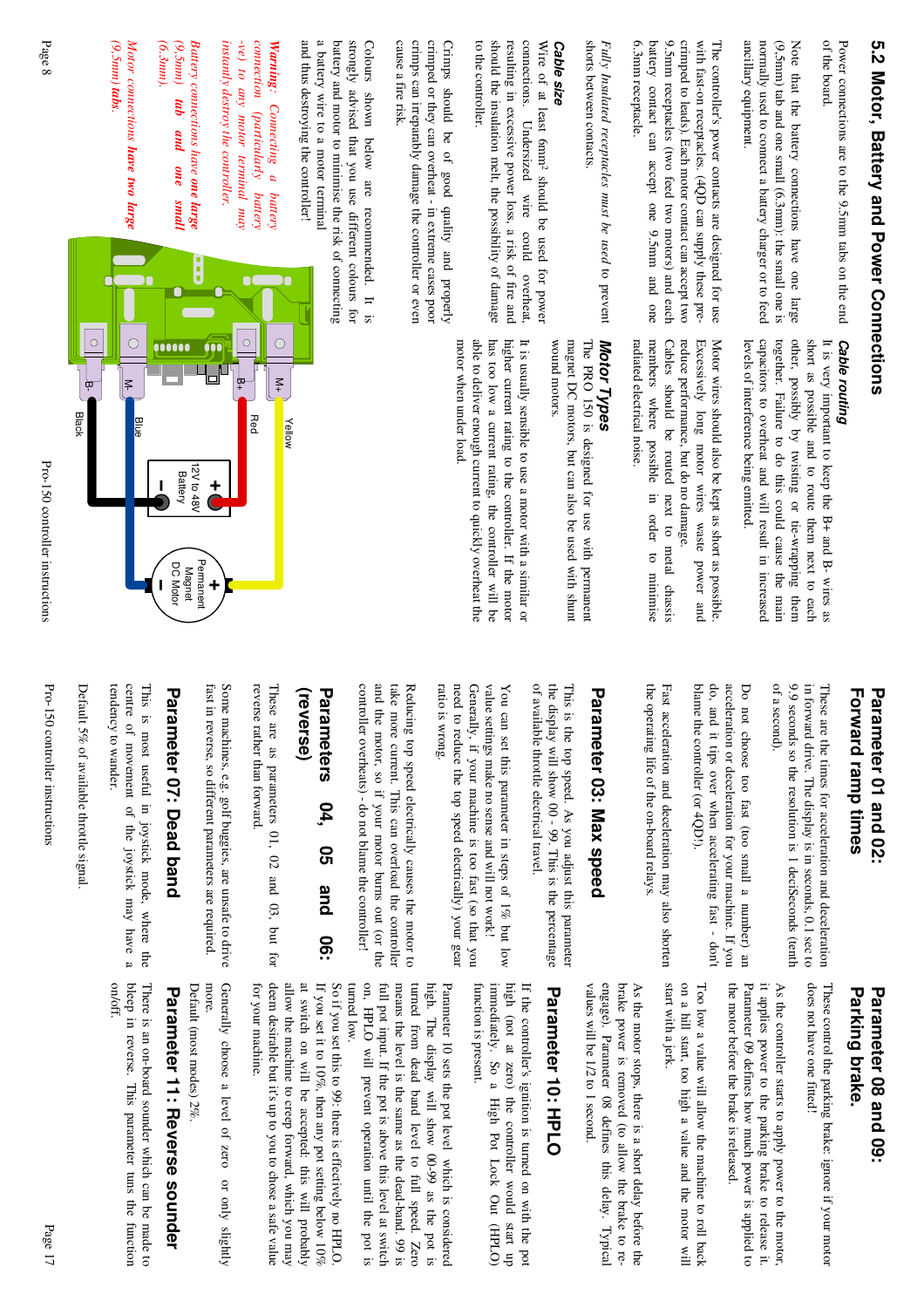Page 16<br>Page 16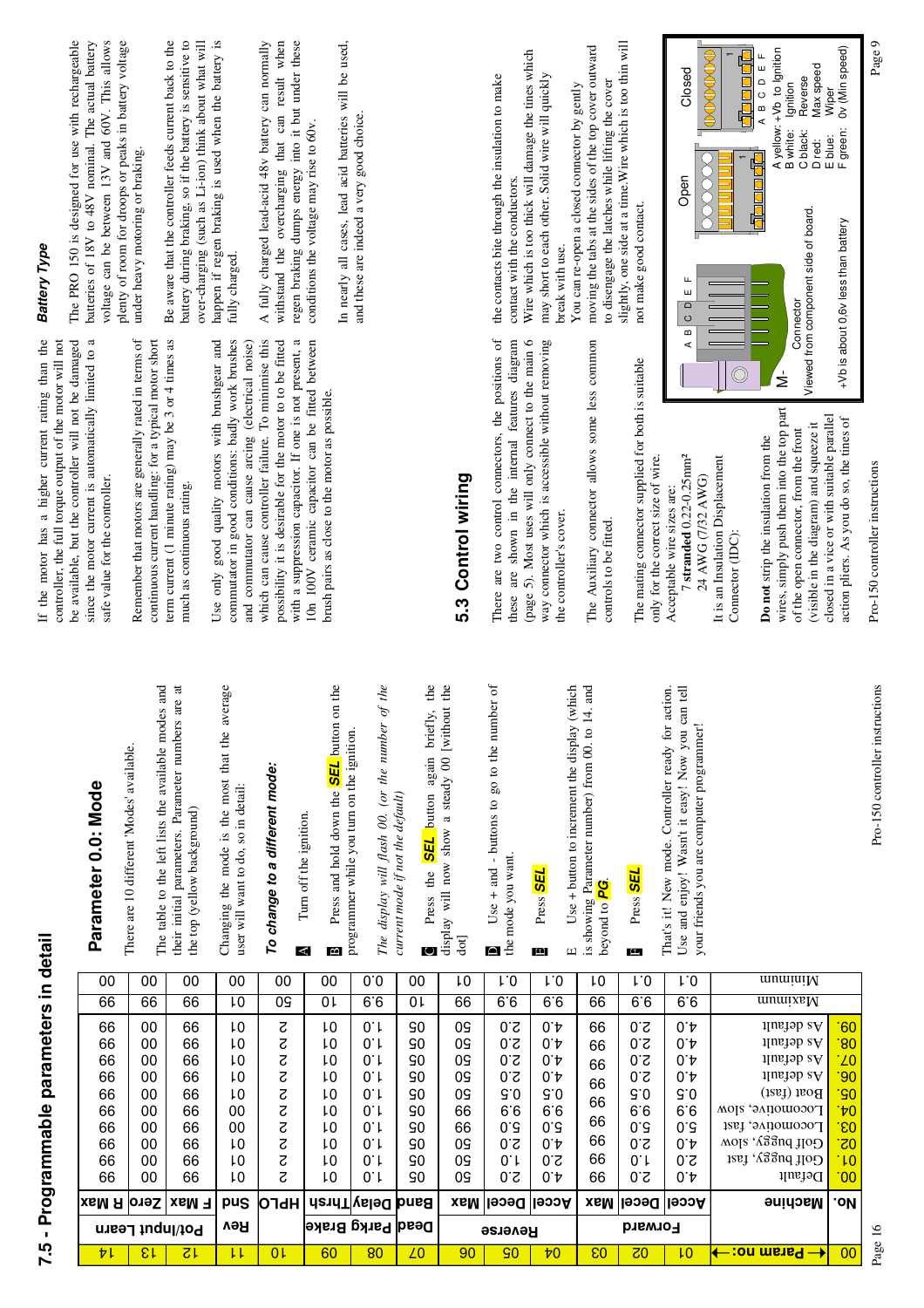| complete control boxes and panels, all listed on our<br>4QD can supply all sorts of throttle devices as well as<br>www site: <b>www.4QD.co.uk</b> | a friction joystick might be better.<br>spring return, so that the vehicle cannot run away<br>a ride-on vehicle, it is important that the throttle has a<br>device for the intended application. For example, on<br>with no one at the controls, while on an electric boat.<br>It is important to choose the right kind of throttle | throttle lever, a twist grip, a plunger pot, a joystick,<br>take many forms; a simple rotary pot, a spring return<br>any pot from 1K to 15K can be used. The pot can<br>The controller is optimised for a 10K pot, although<br>or any other resistance based throttle device<br><b>Throttle Pot</b> | not be detected and may cause full speed operation.<br>the top of the pot or a short wiper to battery -ve will<br>If this resistor is not fitted a fault such as a break in | Speed control pot<br>wig-wag mode<br>₿<br>Green-<br>Blue'<br>Red.                                                                                                                                                                                                         | range) under fault conditions.                                                                                                             | shown below when the controller is used in wig-wag<br>mode. This is so that the voltage on the bottom end of<br>$90\ to$<br>corresponds to a finite voltage. This voltage can than<br>the pot is above zero and full speed in this direction<br>zero, (outside the programmed pot voltage | should be fitted in the bottom of the pot (pin F) as<br>section 7.5 for altering the programming.<br>Wig-Wag (aka Joystick)mode. A IKO resistor                                  | exists) or by using the input learn feature, see<br>switching to a different mode (if a suitable one<br>Single ended is the default mode.<br>$_{\rm ion}$<br>can easily<br>change<br>to wig-wag either<br>$\overline{a}$ | one way is forward and the other way is reverse.<br>or Wig-Wag where the pot centre is zero speed. Pot<br>ended (speed pot with separate switch for direction)<br>The controller can work in two modes, either single<br>Input mode |
|---------------------------------------------------------------------------------------------------------------------------------------------------|-------------------------------------------------------------------------------------------------------------------------------------------------------------------------------------------------------------------------------------------------------------------------------------------------------------------------------------|-----------------------------------------------------------------------------------------------------------------------------------------------------------------------------------------------------------------------------------------------------------------------------------------------------|-----------------------------------------------------------------------------------------------------------------------------------------------------------------------------|---------------------------------------------------------------------------------------------------------------------------------------------------------------------------------------------------------------------------------------------------------------------------|--------------------------------------------------------------------------------------------------------------------------------------------|-------------------------------------------------------------------------------------------------------------------------------------------------------------------------------------------------------------------------------------------------------------------------------------------|----------------------------------------------------------------------------------------------------------------------------------------------------------------------------------|--------------------------------------------------------------------------------------------------------------------------------------------------------------------------------------------------------------------------|-------------------------------------------------------------------------------------------------------------------------------------------------------------------------------------------------------------------------------------|
|                                                                                                                                                   |                                                                                                                                                                                                                                                                                                                                     | can easily be altered! See 7.5.<br>(rather than forward) when the switch is open, this<br>feature so if you wish the controller to go in reverse<br>The reversing switch is learned by the input learn                                                                                              | speed and direction are controlled by the speed pot.<br>Use of a switch is optional: in wig-wag mode both                                                                   | performance is<br>depending on whether it is closed or open. Standard<br>be in Forward.<br>The Reverse switch changes the motor direction<br>Reverse switch<br><b>Switch</b><br>Switch closed, the controller will reverse<br><b>open</b> (or absent) the controller will | 4.7 will cause a fault $PQ$<br>Ov and full speed is about 4.7v. Any voltage above<br>As supplied, with the default mode, zero speed is for | programmed as required in the range 0 to 4.7v as can<br>wig-wag operation in this range.<br>Zero voltage and maximum voltage can of course be                                                                                                                                             | fault (input is internally pulled up with 330K to 5v<br>rail).<br>impedance is too high this will be registered as a PO<br>The pot wiper must not be open-circuit: if the source | pot fault is not triggered.<br>The Pro-150 can be used as a voltage follower.<br>10k resistor must be fitted between pins D and F<br>Voltage following<br>$\mathbf{S}^{\bullet}$<br>$\triangleright$                     | If a pot above 15K or below 1K are used, the fault Pt<br>See section on fault finding.<br>will be displayed indicating the pot is out of range-                                                                                     |

# 7.4 Altering a parameter **7.4 Altering a parameter**

5.1), the programmer and the display (if not already in use). Plug in the controls you propose to use (see section 5.1), the programmer and the display (if not already Plug in the controls you propose to use (see section

Programmer and display connect as shown in the diagram opposite (leads are shown shortened for clarity). It does not matter if the programmer has hen semerated from the discula been separated from the display. been separated from the display. clarity). It does not matter if the programmer has diagram opposite (leads are shown shortened for Programmer and display connect as shown in the

programmer buttons is depressed while you turn on off. What happens now depends on which of the or suitable power supply. The display will also be registers. The ignition must be off initially. Connect a battery the ignition. Release the button as soon as the display the ignition. Release the button as soon as the dis programmer buttons is depressed while you turn on off. What happens now depends on which of the or suitable power supply. The display will also be The ignition must be initially. Connect a battery Repeat as required

## Programming mode *Programming mode*

**SEL** The controller will enter programming mode The controller will enter programming mode

## *Restore Factory Defaults* Restore Factory Defaults

exact.

your alterations. you have been altering parameters and want to forget down will show fault 11 (Inhibit activated). Useful if **+** Fd will be displayed for a few seconds.<br>Releasing + while Fd is displayed will cause the factory default parameters to be restored. Holding + your alterations. you have been altering parameters and want to forget down will show fault 11 (Inhibit activated). Useful if factory default parameters to be restored. Holding Releasing + while Fd is displayed will cause the Fd will be displayed for a few seconds.

### **Software Issue** *Software Issue*

the software version number the software version number.  *-*  The controller will display a number which is The controller will display a number which is

# Entering Programming mode *Entering Programming mode*

programmer while you turn on the ignition. programmer while you turn on the ignition. Press and hold down the **SEL** button on the Press and hold down the button on the

programming! decimal point flashing slowly. *programming! To indicate this the display shows 00.* with the The controller will switch on in **programming mode**. *decimal point flashing slowly. You are now To indicate this the display shows The controller will switch on in programming mode.* You are now *with the*

(mode number) (mode number). You are most likely to want to change parameter **00** You are most likely to want to change parameter

mode that is active when you change them. Any other parameters you alter will only affect the mode that is active when you change them. Any other parameters you alter will only affect the

If you do want to change the mode, skip step If you do want to change the mode, skip step  $2$  and

down.

Dise the  $+$  and  $-$  buttoms to change the changeable parameters want to alter. See table opposite for a list of changeable parameters. want to alter. See table opposite for a list of *number*  2 Use the + and - buttons to change the displayed to that of the *parameter* you

Press *SEL* to tell the micro this is the *number* of the parameter you wish to alter: of the parameter you wish to alter:

*Value* of this parameter the display will change to show the present the display will change to show the present of this parameter.

the number by one step. value you wish to use. Each press will increment the number by one step. value you wish to use. Each press will increment decrease the number on the display to the new decrease the number on the display to the new 4 Use the + and - button to increase or Use the + and - button to increase or

change automatically, speeding up as it goes. required value, and use individual presses to get it Remove your finger when you get near the Keep your finger on a button and the display will required value, and use individual presses to get i Remove your finger when you get near the change automatically, speeding up as it goes. Keep your finger on a button and the display will

 5 Press *SEL* to accept the new value and return to Parameter *Number* return to Parameter Number mode

again (step 2). Otherwise proceed: If you wish to alter another parameter, use **SEI** again (step 2). Otherwise proceed: If you wish to alter another parameter, use

want, increment the parameter to  $PG$ <br>parameter  $14$ ) and press **SEL.**  $\circ$  6 Once all parameters have been altered as you parameter 14) and press want, increment the parameter to Once all parameters have been altered as you PG (after (after

stored. Then the controller will go through its normal power-up routine (see section 6). There will be a short pause as the new values are power-up routine (see section 6). stored. Then the controller will go through its nor There will be a short pause as the new values are

started changing them. stored in the mode number you used when you The new values you entered were accepted and started changing them. stored in the The new values you entered were accepted and *mode number* you used when you

programming, the changes will not be remembered: change your mind! If you turn off the ignition at any time during this is a way of cancelling your changes should you change your mind! this is a way of cancelling your changes should you programming, the changes will not be remembered: If you turn off the ignition at any time during

factory default by turning on the ignition with + held factory default by turning on the ignition with + h Remember you can always reset the controller to the Remember you can always reset the controller to the

go to step 3 go to step 3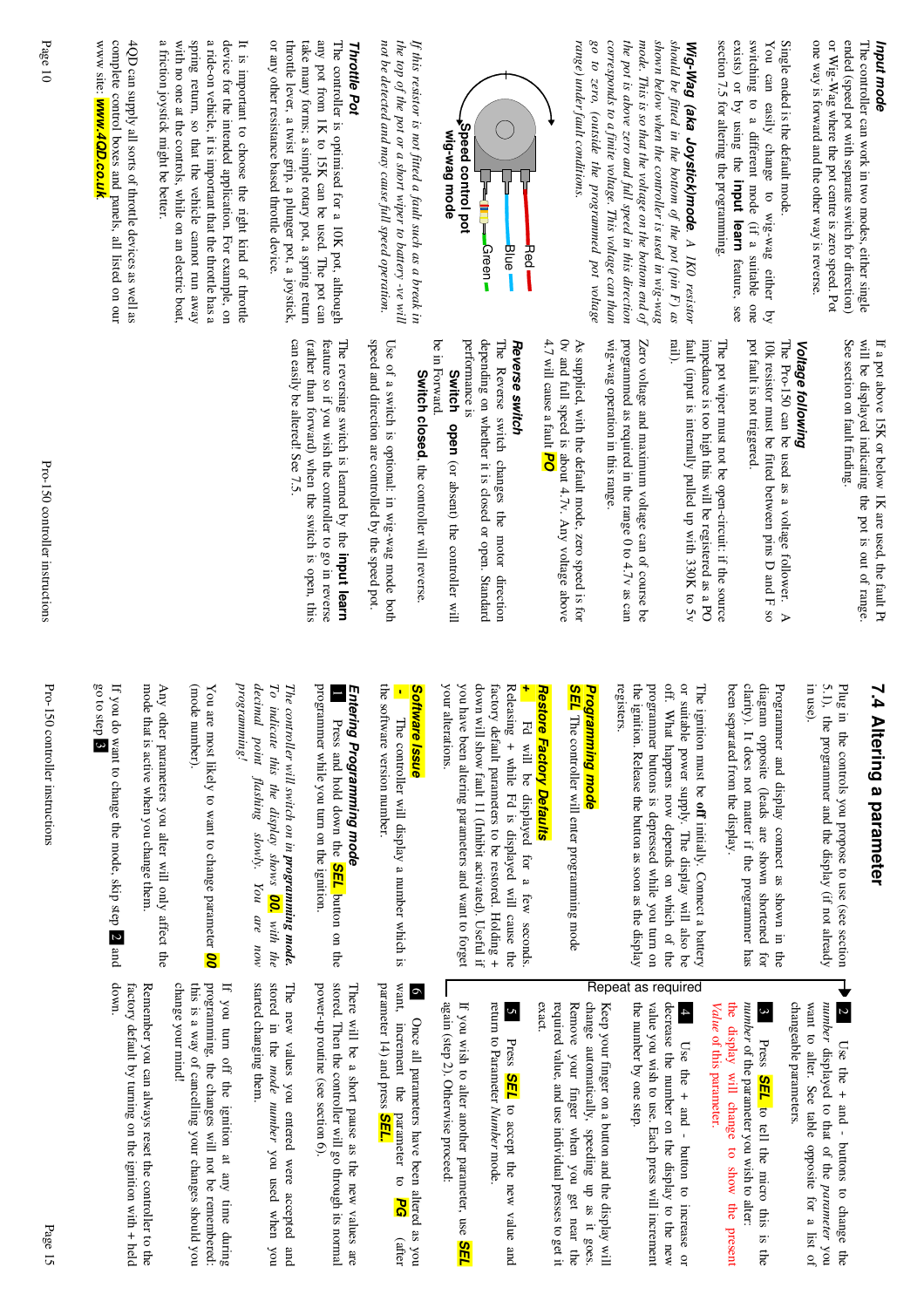|                | 7.2 Programmable parameters                                                                                                                                                                     |                             |                |                                     | 5.4 Auxiliary connector                                                                                  | Spare<br>Spare<br>⊥ய∆                                                                                 |
|----------------|-------------------------------------------------------------------------------------------------------------------------------------------------------------------------------------------------|-----------------------------|----------------|-------------------------------------|----------------------------------------------------------------------------------------------------------|-------------------------------------------------------------------------------------------------------|
|                |                                                                                                                                                                                                 |                             |                |                                     | The Auxiliary/Programming connector (A),                                                                 | (SEL programmer)<br>Spare<br>Inhibit                                                                  |
|                | The following parameters can be altered:                                                                                                                                                        |                             |                |                                     | inside the controller, has two functions. As                                                             | (+ programmer)<br>Slow<br>$O \nightharpoonup \triangleleft$                                           |
| ġ              | Definition                                                                                                                                                                                      | Values                      | <b>Default</b> | Comments                            | 00000<br>well as being the programmer connector, it can                                                  | (- programmen)<br>(Internally connected to B-)<br>(Inhibit)<br>$\gtrsim$                              |
| 8.             | Change mode Number                                                                                                                                                                              | $00 - 10$                   |                | See page 16                         | be used for additional controls when the                                                                 |                                                                                                       |
| ŌΤ.            | Forward Acceleration Ramp Time                                                                                                                                                                  | $-9.9$ Sec<br>$\frac{1}{3}$ | 4.0            | Seconds, adjustable in deciSeconds, | programmer is not in use. Even if you are not                                                            | .<br>Red                                                                                              |
| 8              | Forward Deceleration Ramp Time                                                                                                                                                                  | $0.1 - 9.9$ Sec             | 2.0            | Seconds, adjustable in deciSeconds, | using this it is best to unplug the programmer                                                           | යි                                                                                                    |
| $\bf{a}$       | Max Forward Speed                                                                                                                                                                               | $-99%$                      | 99             | in 1% increments                    | <br>lead from the controller unless you are actually                                                     | Slow<br>Blue.                                                                                         |
| डं             | Reverse Acceleration Ramp Time                                                                                                                                                                  | $0.1 - 9.9$ Sec             | 4.0            | Seconds, adjustable in deciSeconds  | <b>ILIHOOM&lt;</b><br>using it.                                                                          |                                                                                                       |
| 8              | Reverse Deceleration Ramp Time                                                                                                                                                                  | $0.1 - 9.9$ Sec             | 2.0            | Seconds, adjustable in deciSeconds  |                                                                                                          | <b>Green</b>                                                                                          |
| 8              | Max Reverse Speed                                                                                                                                                                               | $-999\%$                    | $50\,$         | in 1% increments                    | Connections are identified in the diagram                                                                | Fast                                                                                                  |
| δ.             | <b>Throttle Dead band</b>                                                                                                                                                                       | 0-10 %                      | 5%             |                                     | right.                                                                                                   | again to reset it.                                                                                    |
| $\bf{g}$       | Parking Brake Delay                                                                                                                                                                             | $0.1 - 9.9$ Sec             | 1 sec          |                                     |                                                                                                          |                                                                                                       |
| $\overline{8}$ | Brake threshold                                                                                                                                                                                 | $0 - 10\%$                  | 1%             |                                     | Slow / Fast                                                                                              | If Inhibit is activated during motion, the controller                                                 |
| P.             | <b>High Pot Lockout</b>                                                                                                                                                                         | $0 - 99\%$                  | 2%             |                                     | A fast /Slow switch can be fitted as shown. When                                                         | will ramp down to zero speed and stop. It may thus                                                    |
| Ħ.             | Reverse Beeper                                                                                                                                                                                  | Yes/No                      | Yes            |                                     | this is closed (pin A connected to Pin B) the                                                            | be used as an input for a motor overheat sensor.                                                      |
| 2.             | Pot / direction max speed forward                                                                                                                                                               | $00 - 99$                   |                | Measures pot                        | controller's top speed will be reduced to about half                                                     |                                                                                                       |
| 2              | Pot zero                                                                                                                                                                                        | $00 - 99$                   |                | Measures pot                        | full speed.                                                                                              | This input may be used with a third connector in the                                                  |
| 74.            | Pot / direction max speed reverse                                                                                                                                                               | $00 - 99$                   |                | Measures pot                        |                                                                                                          | charger socket so that the controller cannot start up                                                 |
| ဥ              | Accept new programmed values                                                                                                                                                                    |                             |                |                                     | Inhibit                                                                                                  | when the charger is plugged in.                                                                       |
|                |                                                                                                                                                                                                 |                             |                |                                     | is shorted to pin A) : when this is closed, the<br>An inhibit switch may be fitted (inhibited when pin C |                                                                                                       |
|                | 7.3 Programmer and display connection                                                                                                                                                           |                             |                |                                     | controller will not operate. Trip code 11 will be<br>the<br>When the inhibit is removed,<br>displayed.   |                                                                                                       |
|                |                                                                                                                                                                                                 |                             |                |                                     | controller's ignition must be switched off and on                                                        |                                                                                                       |
|                |                                                                                                                                                                                                 |                             |                |                                     | Parking Brake<br>5.5<br>5.1                                                                              |                                                                                                       |
|                |                                                                                                                                                                                                 |                             |                |                                     |                                                                                                          |                                                                                                       |
|                |                                                                                                                                                                                                 |                             |                |                                     | Some motors are fitted with an electromagnetic brake                                                     | shown in diagram below (and on page 5).                                                               |
|                | $red = power (as battery)$<br>$blue = data$                                                                                                                                                     |                             |                |                                     | to lock the motor shaft once it has stopped. This is<br>commonly used on mobility vehicles as a parking  | controller will shut down. Be particularly careful to<br>The brake must not draw more than 1A, or the |
|                | yellow = clock                                                                                                                                                                                  |                             |                |                                     | brake. The brake is released by the controller                                                           | check the brake wiring - especially at 48v since a                                                    |
|                | $green = 0v$                                                                                                                                                                                    |                             |                |                                     | applying the battery voltage to it when drive is                                                         | shorted brake coil could destroy the controller.                                                      |
|                |                                                                                                                                                                                                 |                             |                |                                     | engaged.                                                                                                 |                                                                                                       |
|                | spare<br>spare<br>red                                                                                                                                                                           | 噩                           |                |                                     |                                                                                                          | The controller does not detect an open-circuit                                                        |
|                |                                                                                                                                                                                                 | 需                           |                |                                     | Such a brake can be connected to the B connector as                                                      | parking brake so this may be left disconnected if a                                                   |
|                | $\begin{array}{ll}\n\text{F\'ed}^{\cdot\cdot}&= \text{SEL} \\ \text{blue} &= + \text{ or } \text{Inhibit} \\ \text{yellow} &= - \text{ or } \text{slow} \\ \text{green} &= 0 \lor\n\end{array}$ | œ                           |                | VeldsiC                             |                                                                                                          | brake is not fitted.                                                                                  |
|                |                                                                                                                                                                                                 |                             |                |                                     |                                                                                                          | A 3rd pin (C) is present: this                                                                        |
|                |                                                                                                                                                                                                 |                             |                |                                     | $\stackrel{+}{\geq}$<br>O                                                                                | is internally connected to                                                                            |
| <b>Pa</b>      |                                                                                                                                                                                                 | ang<br>Papi<br>₩            |                |                                     | $\circ$                                                                                                  | battery -ve and may be used                                                                           |
| yellow<br>blue |                                                                                                                                                                                                 | vellow                      |                |                                     |                                                                                                          | to wire a 3 position switch as                                                                        |
| green<br>spare |                                                                                                                                                                                                 |                             |                |                                     | $\bullet\bullet\bullet$<br>█████████<br><del></del><br>omk<br>000                                        | show inset.                                                                                           |
|                |                                                                                                                                                                                                 |                             |                |                                     | Ģ                                                                                                        |                                                                                                       |

> Pro-150 controller instructions Pro-150 controller instructions

 $\Rightarrow$ 

 $\circ$ 

(BBB)<br>CΩ<

Release Brake Normal

B-

 $\boxed{\circ}$ 

 $\leq$  To brake

Pro-150 controller instructions Page 14 Pro-150 controller instructions View of board from component side View of board from component side

Programmer

Programmer

**SEL**

red blue yellow green<br>G

I

ι.

5050505

**+**

**–**

spare e<br>Ba<br>Se blue yellow green

IП

 $\Box$